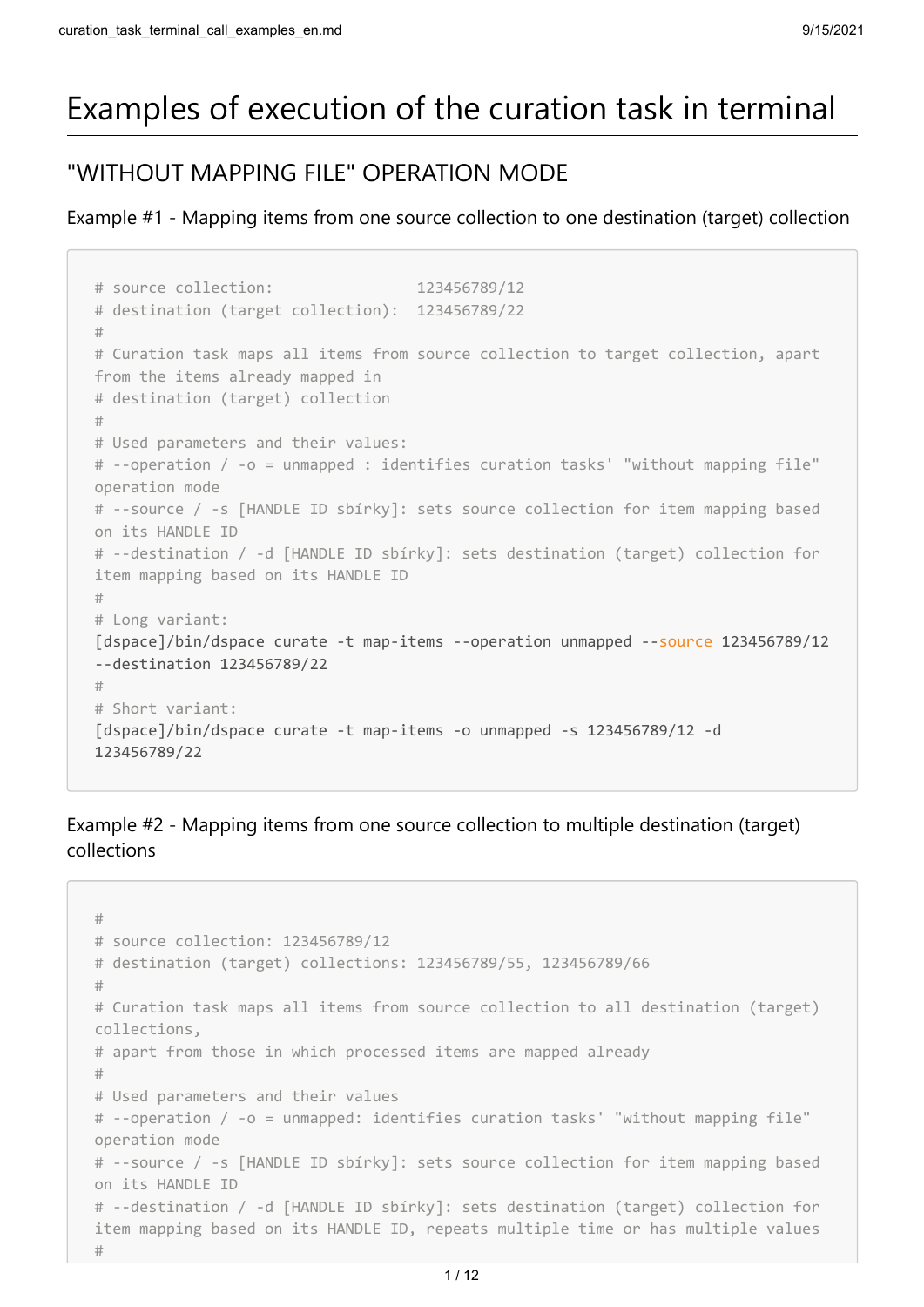```
# Long variant: 
[dspace]/bin/dspace curate -t map-items --operation unmapped --source 123456789/12
--destination 123456789/55 --destination 123456789/66 
# OR 
[dspace]/bin/dspace curate -t map-items --operation unmapped --source 123456789/12
--destination 123456789/55 123456789/66
# 
# Short variant: 
[dspace]/bin/dspace curate -t map-items -o unmapped -s 123456789/12 -d
123456789/55 -d 123456789/66 
# OR 
[dspace]/bin/dspace curate -t map-items -o unmapped -s 123456789/12 -d
123456789/55 123456789/66
```
#### Example #3 - Mapping items from multiple source collection to multiple destination (target) collections

```
# source collection: 123456789/12, 123456789/13 
# destination (target) collections: 123456789/55, 123456789/66 
# 
# Curation task maps all items from source collection to destination (target)
collections
# apart from those items mapped in destination (target) collection already
# 
# Used parameters and their values: 
# --operation / -o = unmapped: identifies curation tasks' "without mapping file"
operation mode 
# --source / -s [HANDLE ID sbírky]: sets source collection for item mapping based
on its HANDLE ID, repeats multiple time or has multiple values 
# --destination / -d [HANDLE ID sbírky]: sets destination (target) collection for
item mapping based on its HANDLE ID, repeats multiple time or has multiple values 
# 
# Long variant: 
[dspace]/bin/dspace curate -t map-items --operation unmapped --source 123456789/12
--source 123456789/13 --destination 123456789/55 --destination 123456789/66 
# OR 
[dspace]/bin/dspace curate -t map-items --operation unmapped --source 123456789/12
123456789/13 --destination 123456789/55 123456789/66 
# 
# Short variant: 
[dspace]/bin/dspace curate -t map-items -o unmapped -s 123456789/12 -s
123456789/13 -d 123456789/55 -d 123456789/66
# OR 
[dspace]/bin/dspace curate -t map-items -o unmapped -s 123456789/12 123456789/13 -
d 123456789/55 123456789/66
```
## "WITH MAPPING FILE" OPERATION MODE

Example #1 - Mapping items from whole repository - mapping file on network storage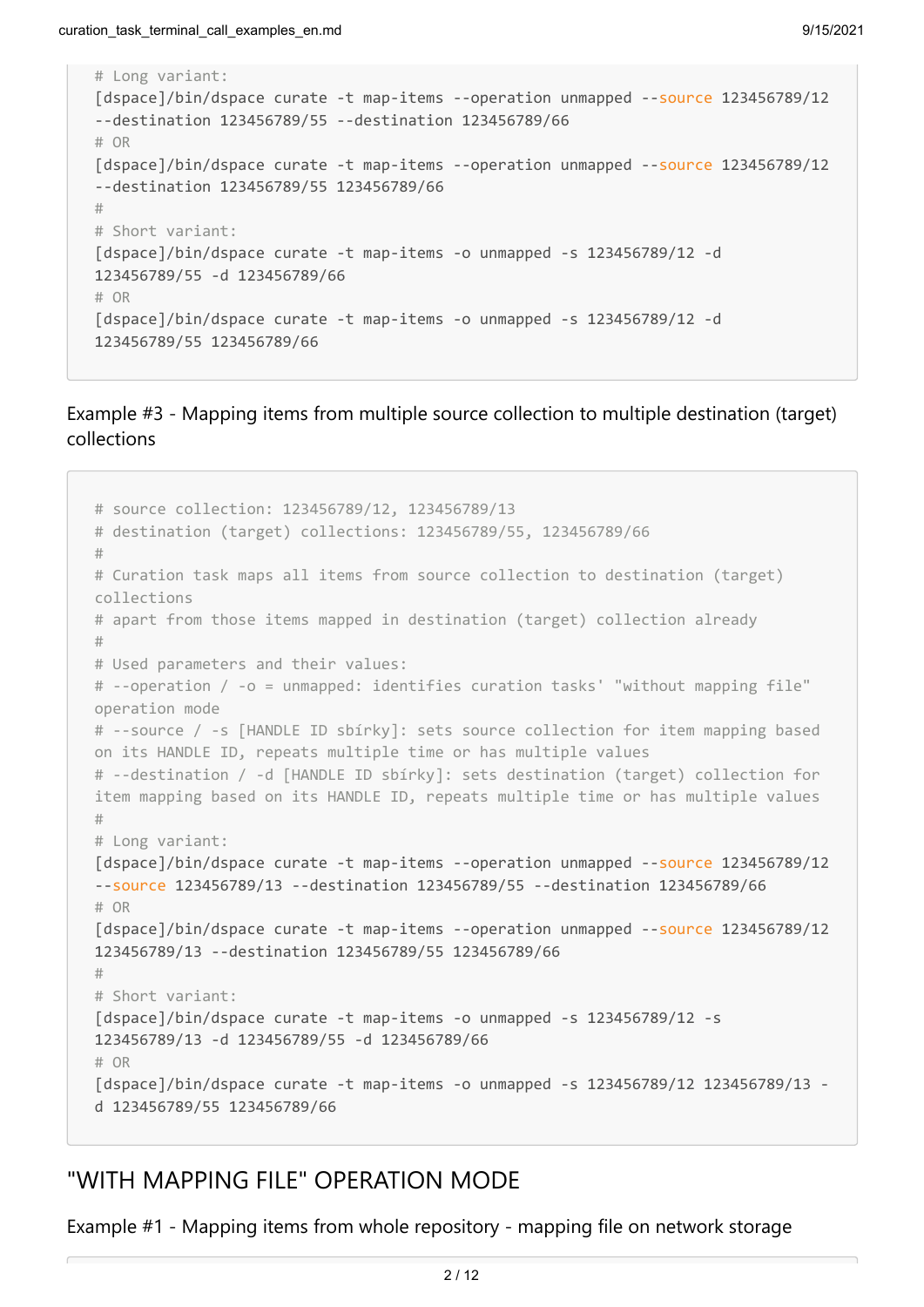```
# source collection: not provided in mapping file
#
# Used parameters and their values 
# --operation / -o = mapped identifies curation tasks' "with mapping file"
operation mode
# --link / -l = [URL adresa] identifies the mapping file to be stored in a
network location / storage on a given URL address
#
# --source (-s) is NOT used 
#
# Long variant: 
# 
[dspace]/bin/dspace curate -t map-items --operation mapped --link
https://dspace.cuni.cz/test_mapping.json 
# 
# Short variant: 
[dspace]/bin/dspace curate -t map-items -o mapped -l
https://dspace.cuni.cz/test_mapping.json
```
Example #2 - Mapping items from whole repository - mapping file on local (system) storage

```
# source collection: not provided in mapping file
#
# Used parameters and their values 
# --operation / -o = mapped identifies curation tasks' "with mapping
file" operation mode
# --localpath / -p = [cesta k souboru] identifies the mapping file to be stored
on a local (system) storage
#
# --source (-s) is NOT used
# 
# Long variant: 
# 
[dspace]/bin/dspace curate -t map-items --operation mapped --localpath
/[dspace_dir]/map_items/test_mapping.json
# 
# Short variant: 
[dspace]/bin/dspace curate -t map-items -o mapped -p
/[dspace_dir]/map_items/test_mapping.json
```
Example #3 - Mapping items from one source collection - mapping file on network storage

```
# source collection: provided in mapping file
# 
# Used parameters and their values 
# --operation / -o = mapped: identifies curation tasks' "with mapping file"
operation mode 
# --link / -l = [URL adresa]: identifies the mapping file to be stored in a
```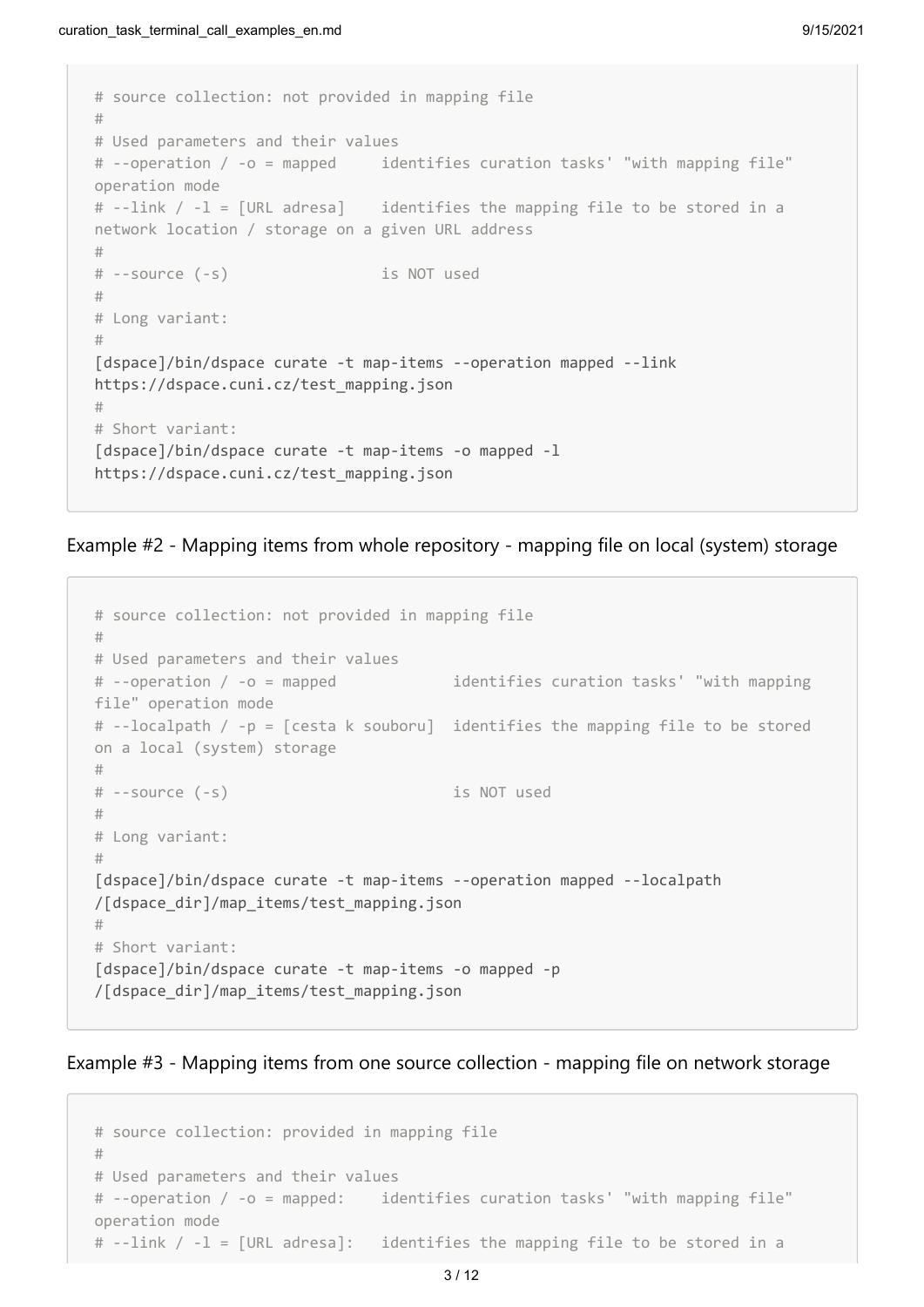```
network location / storage on a given URL address (mapping file does not contain
information about source collection)
#
# --source (-s) is NOT used 
# 
# Long variant: 
[dspace]/bin/dspace curate -t map-items --operation mapped --link
https://dspace.cuni.cz/mapping-test.json 
# 
# Short variant 
[dspace]/bin/dspace curate -t map-items -o mapped -l
https://dspace.cuni.cz/mapping-test.json
```

```
# --source (-s) is used
#
# source collection: 13456789/12
#
# Long variant: 
[dspace]/bin/dspace curate -t map-items --operation mapped --link
https://dspace.cuni.cz/mapping-test.json --source 123456789/12
# 
# Short variant 
[dspace]/bin/dspace curate -t map-items -o mapped -l
https://dspace.cuni.cz/mapping-test.json -s 123456789/12
```
Example #4 - Mapping items from one source collection - mapping file on local (system) storage

```
# source collection: provided in mapping file
# 
# Used parameters and their values 
# --operation / -o = mapped identifies curation tasks' "with mapping
file" operation mode 
# --localpath / -p = [cesta k souboru] identifies the mapping file to be stored
on a local (system) storage
#
# --source (-s) is NOT used 
# 
# Long variant: 
[dspace]/bin/dspace curate -t map-items --operation mapped --localpath
/[dspace_dir]/map_items/test_mapping.json
# 
# Short variant 
[dspace]/bin/dspace curate -t map-items -o mapped -p
/[dspace_dir]/map_items/test_mapping.json
```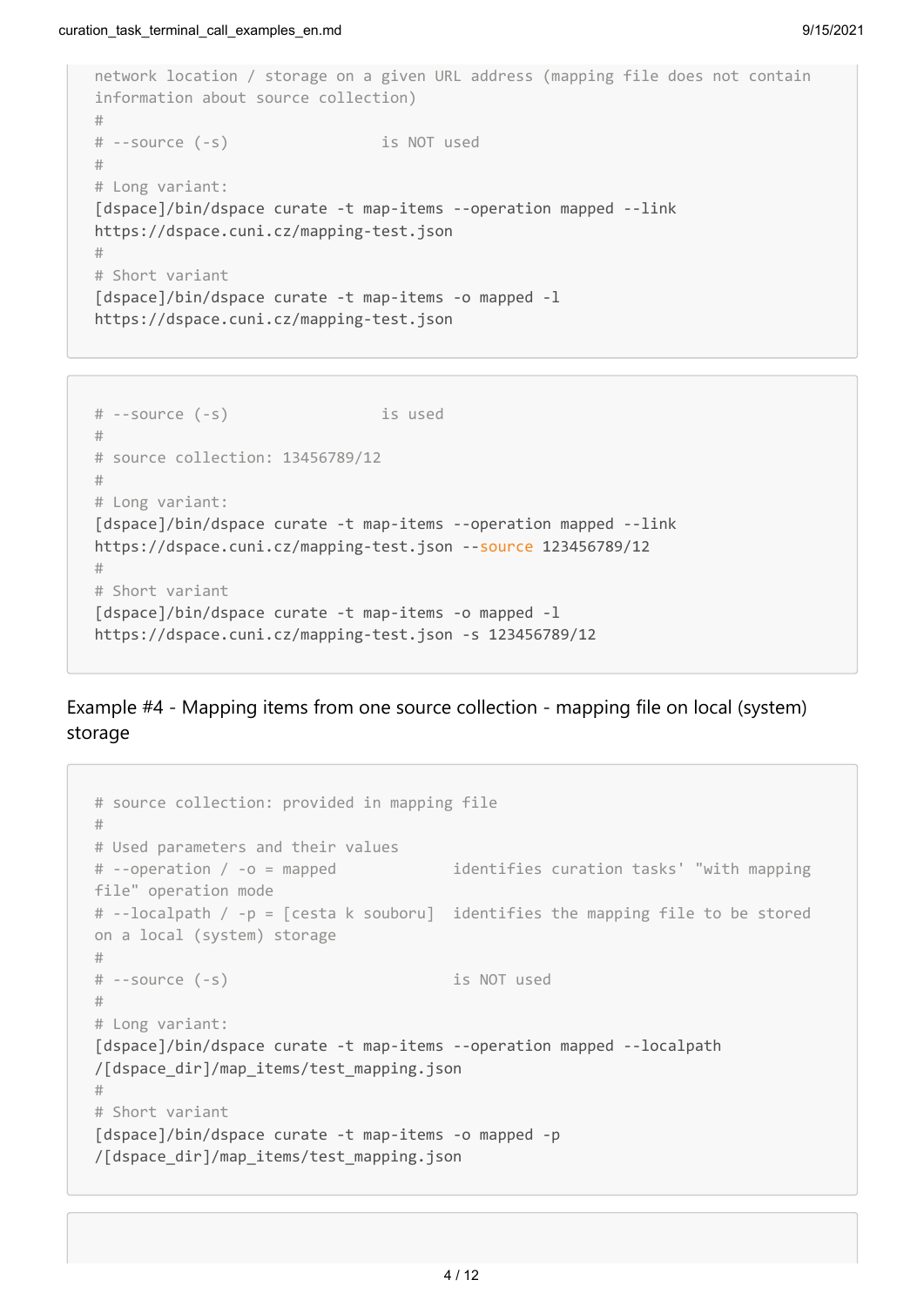```
# --source (-s) is used
#
# source collection: 123456789/12
#
# Long variant: 
[dspace]/bin/dspace curate -t map-items --operation mapped --localpath
/[dspace_dir]/map_items/test_mapping.json --source 123456789/12
# 
# Short variant 
[dspace]/bin/dspace curate -t map-items -o mapped -p
/[dspace_dir]/map_items/test_mapping.json -s 123456789/12
```
#### Example #5 - Mapping items from multiple source collections - mapping file on network storage

```
# Source collections: provided in mapping file
# 
# Used parameters and their values 
# --operation / -o = mapped identifies curation tasks' "with mapping file"
operation mode 
# --link / -l = [URL adresa] identifies the mapping file to be stored in a
network location / storage 
#
# --source / -s is NOT used
# 
# Long variant: 
[dspace]/bin/dspace curate -t map-items --operation mapped --link
https://dspace.cuni.cz/mapping-test.json
# 
# Short variant: 
[dspace]/bin/dspace curate -t map-items -o mapped -1
https://dspace.cuni.cz/mapping-test.json
```

```
# --source / -s is used
# 
# Source collections: 123456789/12, 123456789/13
#
# Long variant: 
[dspace]/bin/dspace curate -t map-items --operation mapped --link
https://dspace.cuni.cz/mapping-test.json --source 123456789/12 --source
123456789/13
# OR
[dspace]/bin/dspace curate -t map-items --operation mapped --link
https://dspace.cuni.cz/mapping-test.json --source 123456789/12 123456789/13
# 
# Short variant:
[dspace]/bin/dspace curate -t map-items -o mapped -1
https://dspace.cuni.cz/mapping-test.json -s 123456789/12 -s 123456789/13
```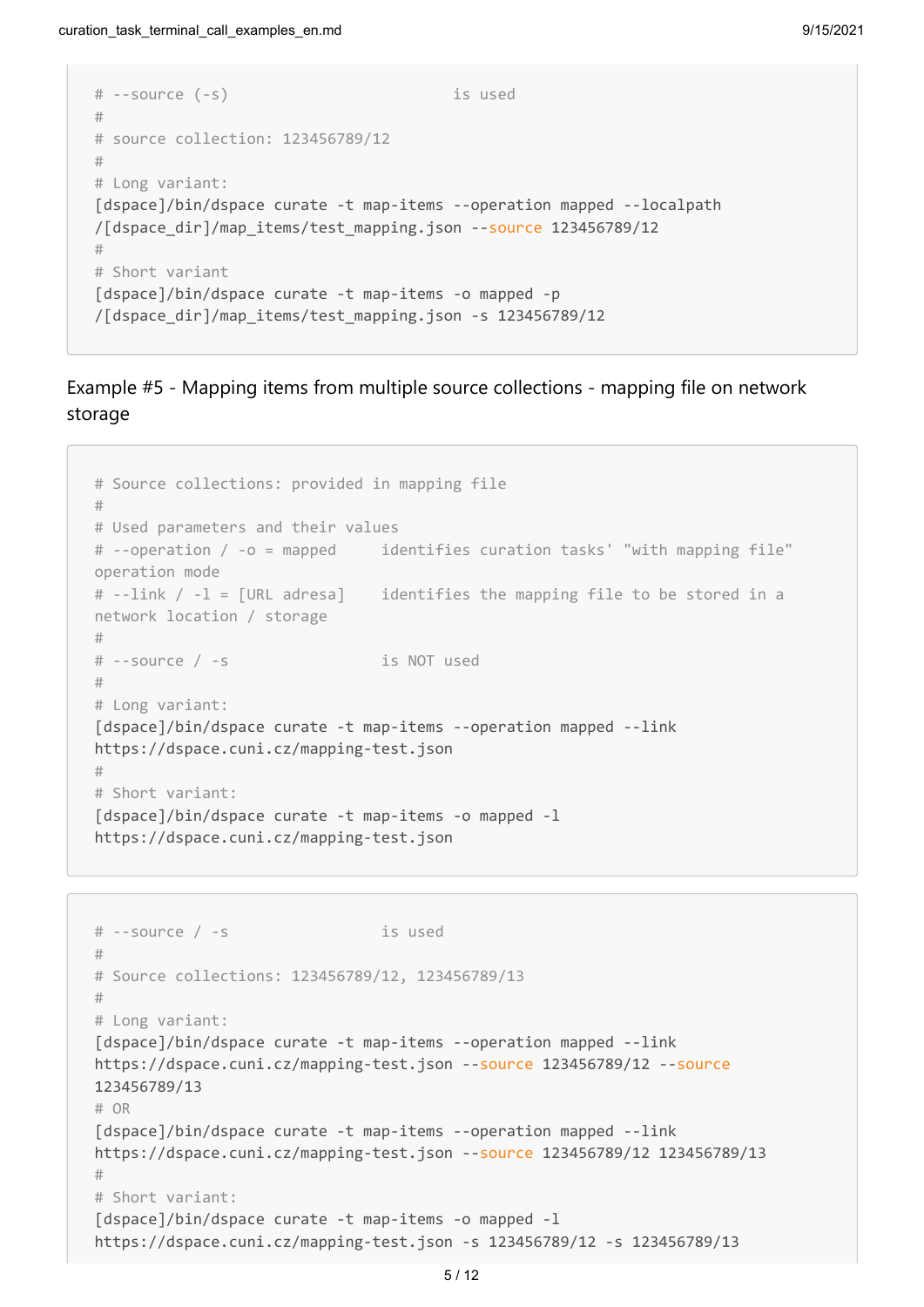```
# OR
[dspace]/bin/dspace curate -t map-items -o mapped -l
https://dspace.cuni.cz/mapping-test.json -s 123456789/12 123456789/13
```
#### Example #6 - Mapping items from multiple source collections - mapping file on local (system) storage

```
# Source collections: provided in mapping file
# 
# Used parameters and their values 
# --operation / -o = mapped identifies curation tasks' "with
mapping file" operation mode 
# --localpath / -p = [cesta k souboru] identifies the mapping file to be
stored on a local (system) storage
#
# --source / -s is NOT used
# 
# Long variant: 
[dspace]/bin/dspace curate -t map-items --operation mapped --localpath
/[dspace_dir]/map_items/test_mapping.json
# 
# Short variant: 
[dspace]/bin/dspace curate -t map-items -o mapped -p
/[dspace_dir]/map_items/test_mapping.json
```

```
# --source / -s is used
# 
# Source collections: 123456789/12, 123456789/13
#
# Long variant:
[dspace]/bin/dspace curate -t map-items --operation mapped --localpath
/[dspace_dir]/map_items/test_mapping.json --source 123456789/12 --source
123456789/13
# OR
[dspace]/bin/dspace curate -t map-items --operation mapped --localpath
/[dspace_dir]/map_items/test_mapping.json --source 123456789/12 123456789/13
# 
# Short variant:
[dspace]/bin/dspace curate -t map-items -o mapped -p
/[dspace dir]/map items/test mapping.json -s 123456789/12 -s 123456789/13
# OR
[dspace]/bin/dspace curate -t map-items -o mapped -p
/[dspace_dir]/map_items/test_mapping.json -s 123456789/12 123456789/13
```
## REVERSED "WITHOUT MAPPING FILE" OPERATION MODE

Example #1 - Reversed "without mapping file" operation mode for whole repository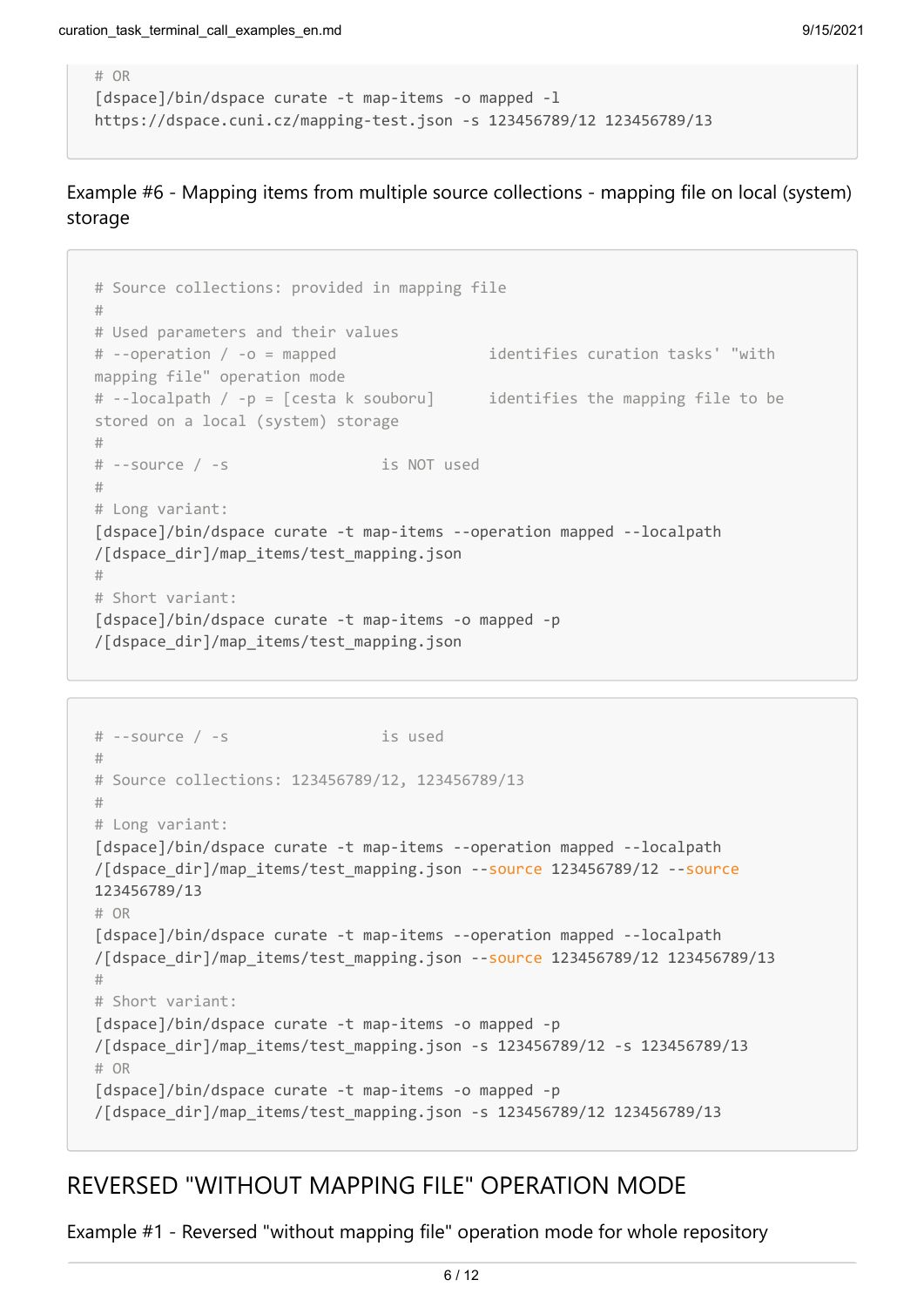```
# Used parameters and their values
# --operation / -o = reversed identifies curation tasks' reverse
mode "without mapping file" 
#
# --destination / -d is NOT used
#
# Douhá varianta
[dspace]/bin/dspace curate -t map-items --operation reversed
#
# Short variant:
[dspace]/bin/dspace curate -t map-items -o reversed
```
Example #2 - Reversed "without mapping file" operation mode for single destination (target) collection

```
# destination (target) collection: 123456789/12
#
# Used parameters and their values
# --operation / -o = reversed identifies curation tasks' reverse
mode "without mapping file" 
#
# --destination / -d [HANDLE ID] označuje cílovou sbírku, ze které
budou "odmapovány" DSpace objekty typu item
#
# Douhá varianta
[dspace]/bin/dspace curate -t map-items --operation reversed --destination
123456789/12
#
# Short variant
[dspace]/bin/dspace curate -t map-items -o reversed -d 123456789/12
```
Example #3 - Reversed "without mapping file" operation mode for multiple destination (target) collections

```
# destination (target) collections: 123456789/12, 123456789/13
#
# Used parameters and their values
# --operation / -o = reversed identifies curation tasks' reverse
mode "without mapping file" 
#
# --destination / -d [HANDLE ID] označuje cílovou sbírku, ze které
budou "odmapovány" DSpace objekty typu item
#
# Douhá varianta
[dspace]/bin/dspace curate -t map-items --operation reversed --destination
123456789/12 --destination 123456789/13
# OR
```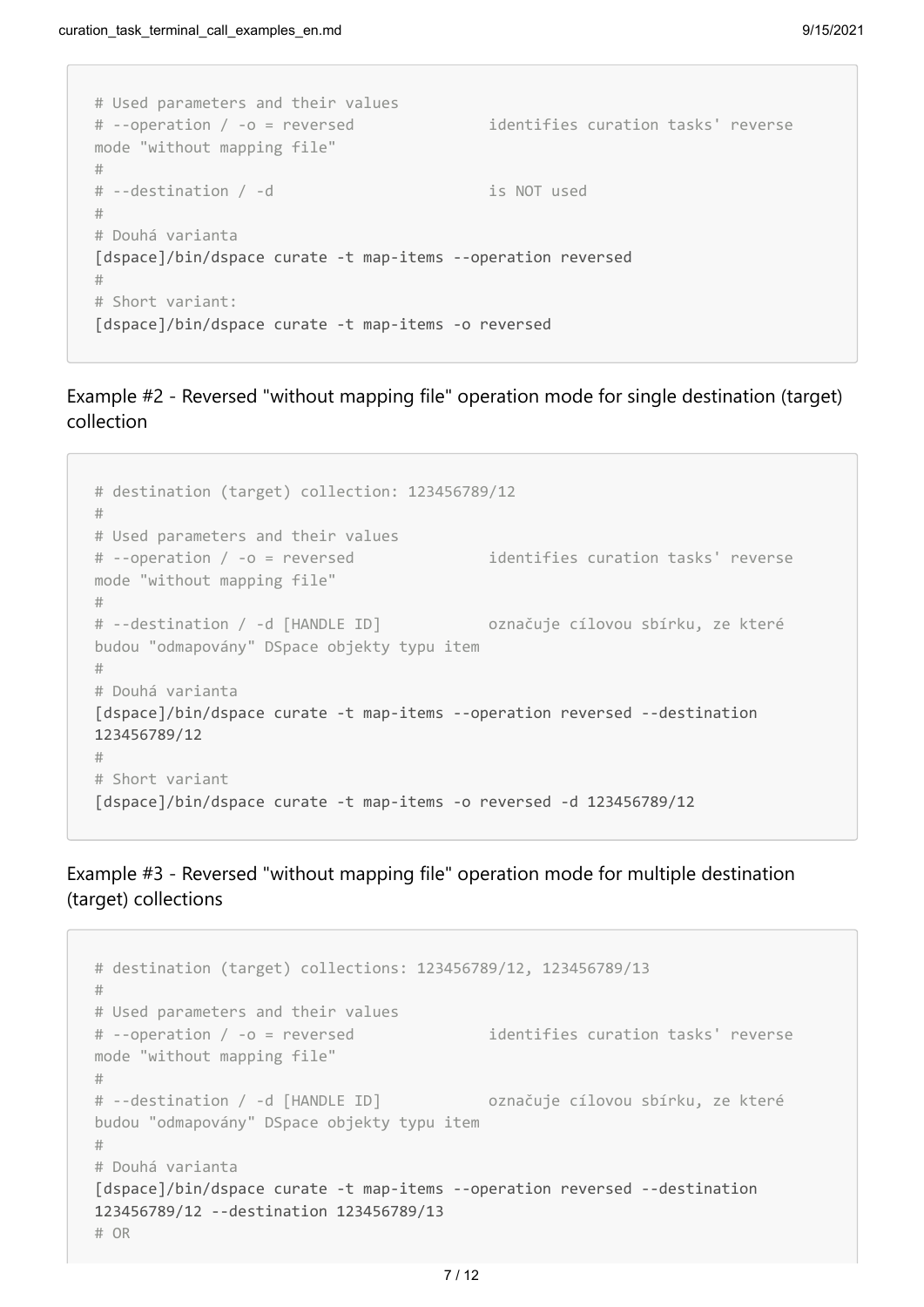```
[dspace]/bin/dspace curate -t map-items --operation reversed --destination
123456789/12 123456789/13
#
# Short variant
[dspace]/bin/dspace curate -t map-items -o reversed -d 123456789/12 -d
123456789/13
# OR
[dspace]/bin/dspace curate -t map-items -o reversed -d 123456789/12 123456789/13
```
### REVERSED "WITH MAPPING FILE" OPERATION MODE

Example #1 - Reversed "with mapping file" operation mode - "unmapping" whole repository mapping file on network storage

```
# Source collection / collections: not provided in mapping file
#
# Used parameters and their values 
# --operation / -o = reversed-mapped identifies curation tasks' reverse mode
"with mapping file" 
# --link / -l = [URL adresa] identifies the mapping file to be stored
in a network location / storage on a given URL address
#
# --source (-s) is NOT used 
#
# Long variant: 
# 
[dspace]/bin/dspace curate -t map-items --operation reversed-mapped --link
https://dspace.cuni.cz/test_mapping.json 
# 
# Short variant: 
[dspace]/bin/dspace curate -t map-items -o reversed-mapped -1
https://dspace.cuni.cz/test_mapping.json
```
Example #2 - Reversed "with mapping file" operation mode - "unmapping" whole repository mapping file on local (system) storage

```
# Source collection / collections: not provided in mapping file
#
# Used parameters and their values
# --operation / -o = reversed-mapped identifies curation tasks' reverse mode
"with mapping file" 
# --localpath / -p = [cesta k souboru] identifies the mapping file to be stored
on a local (system) storage
#
# --source (-s) is NOT used
# 
# Long variant: 
#
```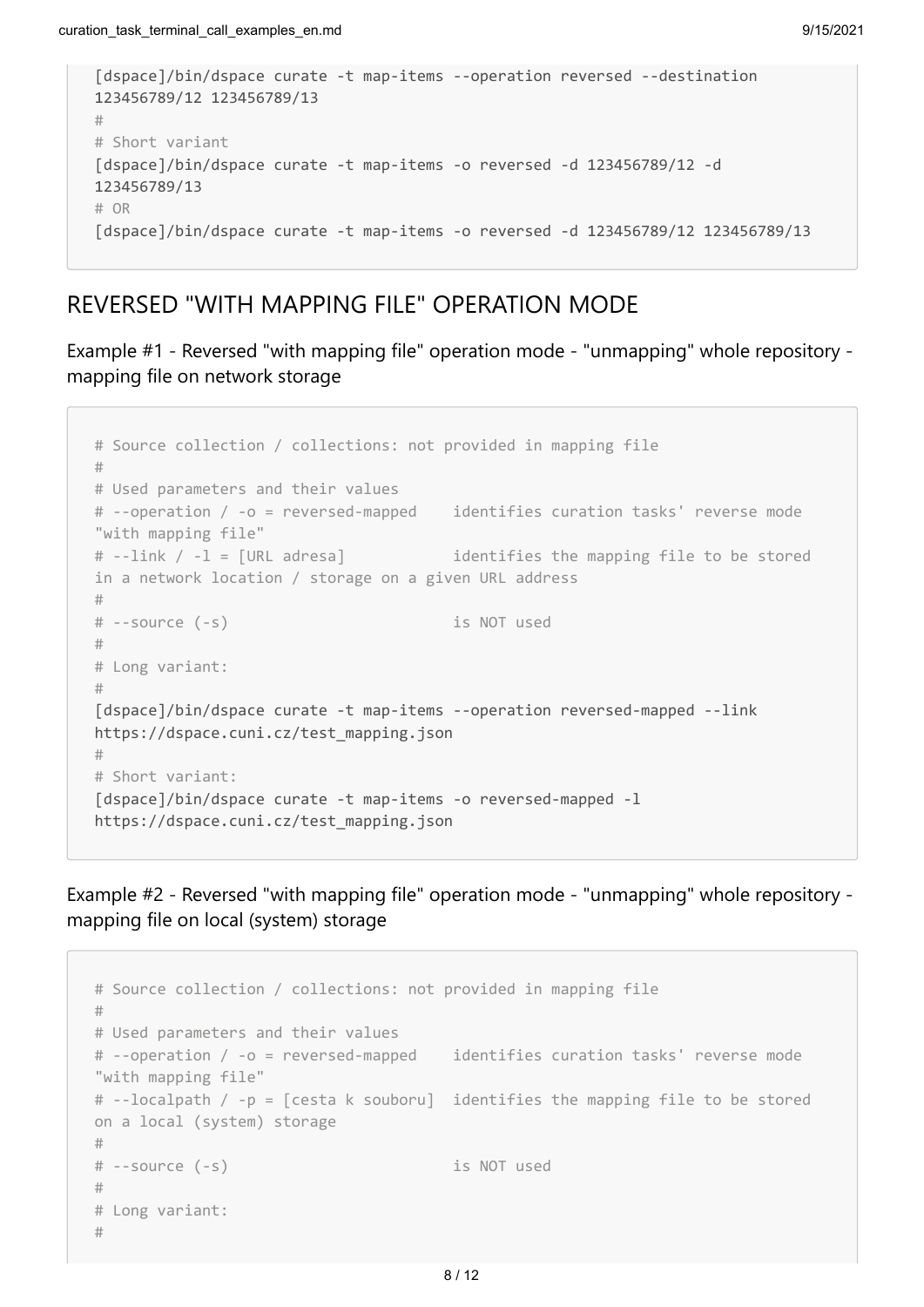```
[dspace]/bin/dspace curate -t map-items --operation reversed-mapped --localpath
/[dspace_dir]/map_items/test_mapping.json
# 
# Short variant: 
[dspace]/bin/dspace curate -t map-items -o reversed-mapped -p
/[dspace_dir]/map_items/test_mapping.json
```
Example #3 - Reversed "with mapping file" operation mode - unmapping items from sigle source collection - mapping file on network storage

```
# source collection: provided in mapping file
# 
# Used parameters and their values 
# --operation / -o = reversed-mapped identifies curation tasks' reverse mode
"with mapping file" 
# --link / -l = [URL adresa] identifies the mapping file to be stored
in a network location / storage on a given URL address (mapping file does not
contain information about source collection)
#
# --source (-s) is NOT used 
# 
# Long variant: 
[dspace]/bin/dspace curate -t map-items --operation reverse-mapped --link
https://dspace.cuni.cz/mapping-test.json 
# 
# Short variant 
[dspace]/bin/dspace curate -t map-items -o reversed-mapped -l
https://dspace.cuni.cz/mapping-test.json
```

```
# --source (-s) is used
#
# source collection: 13456789/12
#
# Long variant: 
[dspace]/bin/dspace curate -t map-items --operation reversed-mapped --link
https://dspace.cuni.cz/mapping-test.json --source 123456789/12
# 
# Short variant 
[dspace]/bin/dspace curate -t map-items -o reversed-mapped -l
https://dspace.cuni.cz/mapping-test.json -s 123456789/12
```
Example #4 - Reversed "with mapping file" operation mode - unmapping items from sigle source collection - mapping file on local (system) storage

```
# source collection: provided in mapping file
#
```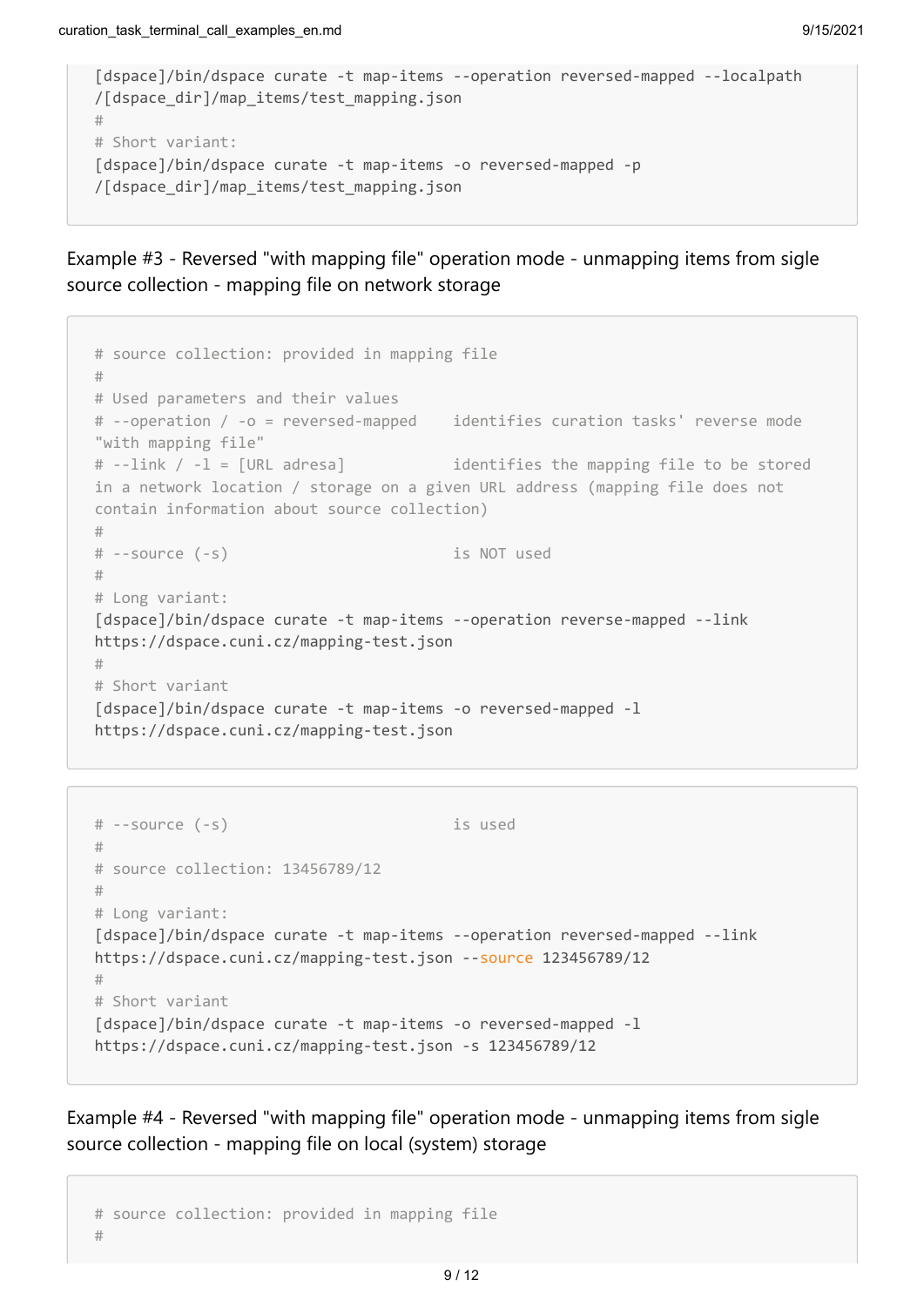```
# Used parameters and their values 
# --operation / -o = revesed-mapped identifies curation tasks' reverse mode
"with mapping file" 
# --localpath / -p = [cesta k souboru] identifies the mapping file to be stored
on a local (system) storage
#
# --source (-s) is NOT used 
# 
# Long variant: 
[dspace]/bin/dspace curate -t map-items --operation reversed-mapped --localpath
/[dspace_dir]/map_items/test_mapping.json
# 
# Short variant 
[dspace]/bin/dspace curate -t map-items -o reversed-mapped -p
/[dspace_dir]/map_items/test_mapping.json
```

```
# --source (-s) is used
#
# source collection: 123456789/12
#
# Long variant: 
[dspace]/bin/dspace curate -t map-items --operation reversed-mapped --localpath
/[dspace_dir]/map_items/test_mapping.json --source 123456789/12
# 
# Short variant 
[dspace]/bin/dspace curate -t map-items -o reversed-mapped -p
/[dspace_dir]/map_items/test_mapping.json -s 123456789/12
```
Example #5 - Reversed "with mapping file" operation mode - unmapping items from multiple source collections - mapping file on network storage

```
# Source collections: provided in mapping file
# 
# Used parameters and their values 
# --operation / -o = reversed-mapped identifies curation tasks' reverse mode
"with mapping file" 
# --link / -l = [URL adresa] identifies the mapping file to be stored
in a network location / storage
#
# --source / -s is NOT used
# 
# Long variant: 
[dspace]/bin/dspace curate -t map-items --operation reversed-mapped --link
https://dspace.cuni.cz/mapping-test.json
# 
# Short variant: 
[dspace]/bin/dspace curate -t map-items -o reversed-mapped -l
https://dspace.cuni.cz/mapping-test.json
```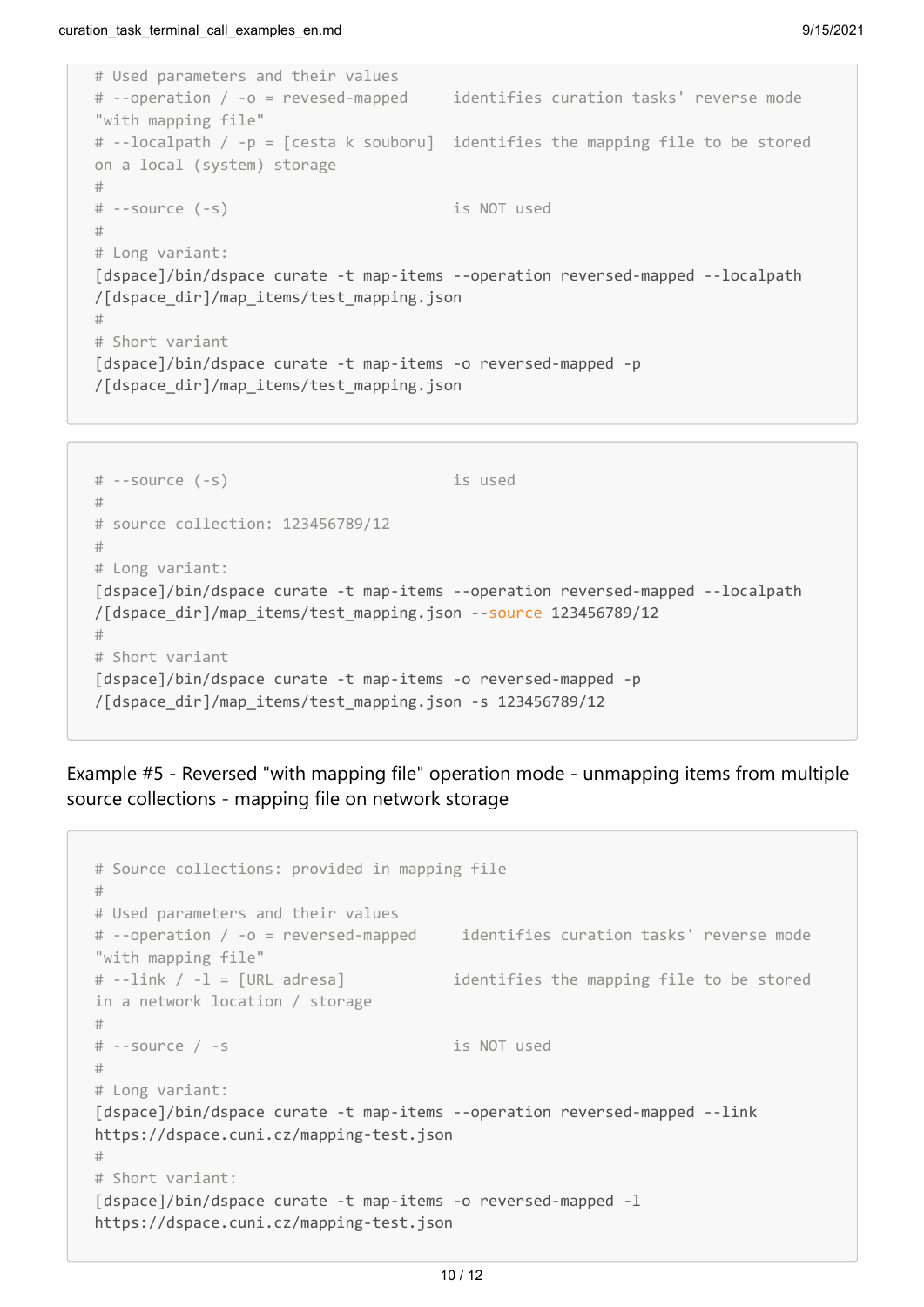```
# --source / -s is used
# 
# Source collections: 123456789/12, 123456789/13
#
# Long variant: 
[dspace]/bin/dspace curate -t map-items --operation reversed-mapped --link
https://dspace.cuni.cz/mapping-test.json --source 123456789/12 --source
123456789/13
# OR
[dspace]/bin/dspace curate -t map-items --operation reversed-mapped --link
https://dspace.cuni.cz/mapping-test.json --source 123456789/12 123456789/13
# 
# Short variant:
[dspace]/bin/dspace curate -t map-items -o reversed-mapped -l
https://dspace.cuni.cz/mapping-test.json -s 123456789/12 -s 123456789/13
# OR
[dspace]/bin/dspace curate -t map-items -o reversed-mapped -l
https://dspace.cuni.cz/mapping-test.json -s 123456789/12 123456789/13
```
Example #6 - Reversed "with mapping file" operation mode - unmapping items from multiple source collections - mapping file on local (system) storage

```
# Source collections: provided in mapping file
# 
# Used parameters and their values 
# --operation / -o = reversed-mapped identifies curation tasks' reverse
mode "with mapping file" 
# --localpath / -p = [cesta k souboru] identifies the mapping file to be
stored on a local (system) storage
#
# --source / -s is NOT used
# 
# Long variant: 
[dspace]/bin/dspace curate -t map-items --operation reversed-mapped --localpath
/[dspace_dir]/map_items/test_mapping.json
# 
# Short variant: 
[dspace]/bin/dspace curate -t map-items -o reversed-mapped -p
/[dspace_dir]/map_items/test_mapping.json
```

```
# --source / -s is used
# 
# Source collections: 123456789/12, 123456789/13
#
# Long variant:
[dspace]/bin/dspace curate -t map-items --operation reversed-mapped --localpath
/[dspace_dir]/map_items/test_mapping.json --source 123456789/12 --source
123456789/13
```